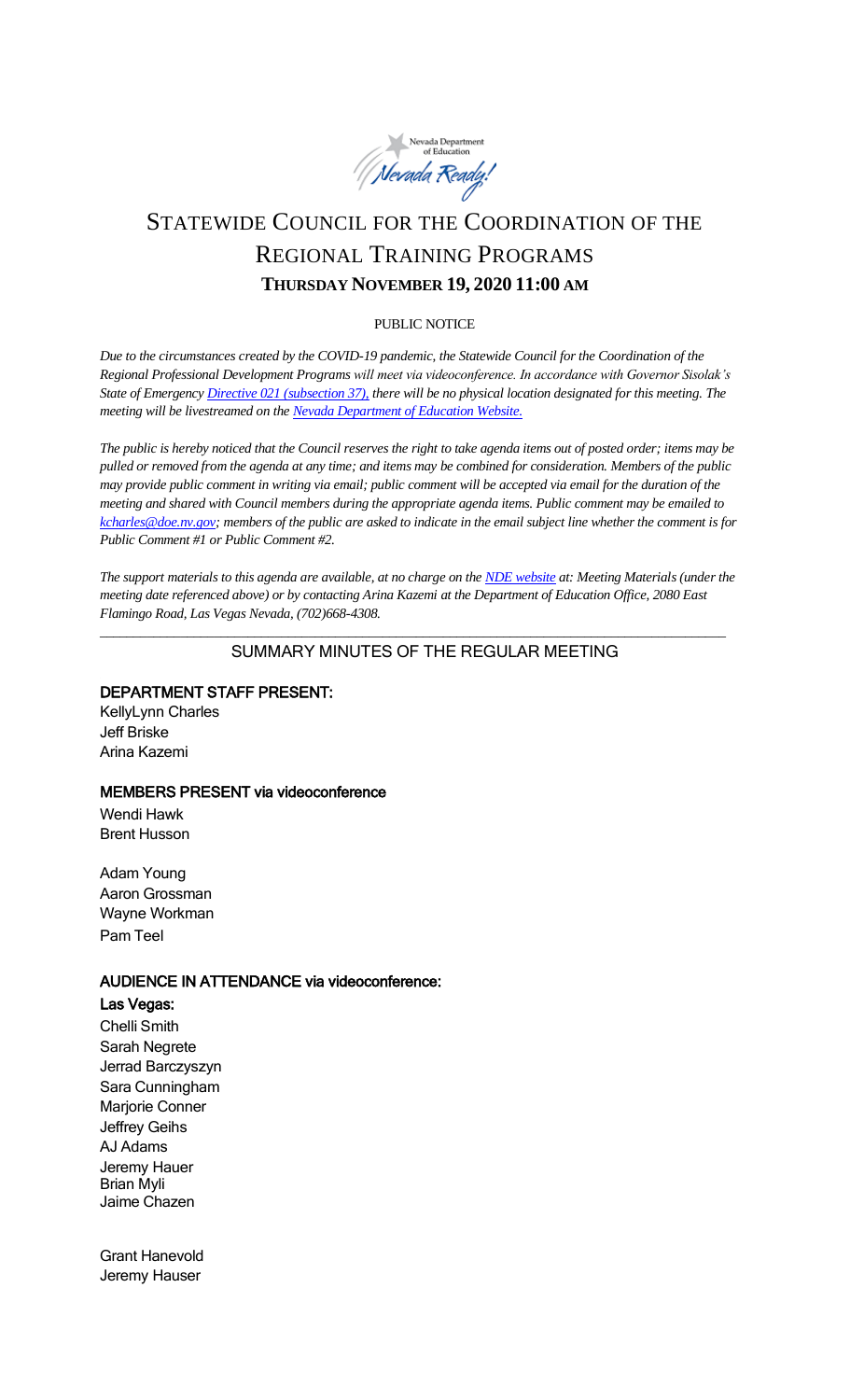#### 1. Call to Order; Roll Call: Pledge of Allegiance

Adam Young; Council Chair

The meeting of the RPDP was called to order at 11:06 a.m. by Adam Young. Quorum was established. Chair Young led the Pledge of Allegiance.

#### 2. Public Comment #1

Chair Young asked Ms. Charles if any Public comments had been submitted. Ms. Charles answered, no public comment was submitted.

#### **3.** Approval of Prior Meeting Minutes for October 19, 2020 (Information/Discussion/Possible Action)

Adam Young, Council Chair explained that the minutes included supplemental materials were sent out to members of the Council. He then asked if there was a motion.

#### Member Husson motioned to approve the minutes from the October 19, 2020 meeting. Seconded by Member Grossman. No discussion. Motion carried.

#### 4. Budgets and Budget Amendments *pursuant to NRS 391A.130* (Information/Discussion/Possible Action)

Chair Young asked the Directors of RPDPs if they needed to add any more information to their budget amendments report. Ms. Negrete, Ms. Cunningham, and Ms. Smith replied they had nothing to add. Member Workman thanked directors for the amendments that were easy-to-read.

#### Member Workman motioned to approve the Budgets and Budget Amendments pursuant to NRS 391A.130. Seconded by Member Grossman. No further discussions. Motion carried.

## **5.** Proposals for use of Administrative Funds pursuant to NRS 391A.170 (Information/Discussion/Possible Action)

Chair Young welcomed the guests on the call and asked them to share their work and their wonderful thoughts regarding how to use this fund to help educator and students throughout the state. The Council heard from The Public Education Foundation (PEF) first, followed by the Nevada Association of School Administrators (NASA)

Dr. Brian Myli, Vice President of Leadership & Innovation gave a background about Administrator training and historical content in terms of administrators training offered by the Public Education Foundation (PEF) under the umbrella of the Leadership Institute. He shared the Institute was initially seeded with matching funds from the 2011 legislative session and has enjoyed the support of both the private and public sectors ever since; including the support most recently in the 2019 legislative session. In 2012 the foundation initiated Nevada's first regional leadership summit to examine big ideas and best practices within the Nevada context. Dr. Myli shared that to date, the Institute has conducted 15 regional summits, both in the north and the south for more than 3,500 participants. The foundation also launched the Executive Leadership Academy in 2012 to grow and strengthen the school leadership pipeline across the state. The Executive Leadership Academy has 238 Alumni who have completed the program, 94% of whom remain in leadership positions in Nevada. Dr. Myli informed the Council the PEF launched the Teacher Leader Academy in 2016 to grow the leadership skills of classroom teachers while reinvigorating and retaining highly qualified teachers who might otherwise have left the classroom particularly in our Title 1 schools. To date, 270 teacher leaders have completed the program and 96% remain in education here in Nevada and 84% teaching in Title I schools. Dr. Myli turned the presentation over to Grant Hanevold to share the PEF's newest program developed in response to the COVID-19 Pandemic.

Grant Hanevold, Vice President of Leadership and Strategic Design shared that PEF launched the Digital Leadership Academy in March in an effort to equip teachers and administrators with skills to deal with the rapid change to distance learning. The focus was on teachers and how to work with students in a digital environment. A pilot program launched in summer with 120 educators trained in distance learning. Since then, 3 more cohorts have been conducted with a total of 220 educators trained on distance learning. Mr. Hanevold shared the need for complementary training for school administrators in order for them to be able to support teachers in building online relationships, utilizing the tools of the technology, aiding students , building accommodations, designing online lessons and assessments, and dealing with the social emotional needs of students and staff. He shared that administrators also need to rethink supervising and evaluating teachers in an online space and how to redesign the normal in post-COVID world. The PEF is proposing a 15-hour course to complement the teacher training for school-based administrators. The content will be presented both synchronously and asynchronously. The modules will include the importance of relationships in community building; rethinking teaching in online learning; assessing online learning; Access, equity, and accommodations; and observing, coaching, supervising, and providing feedback in an online space. Mr. Hanevold shared a few of the presenters and their expertise with the Council. He shared gave a brief overview of the timeline found in the posted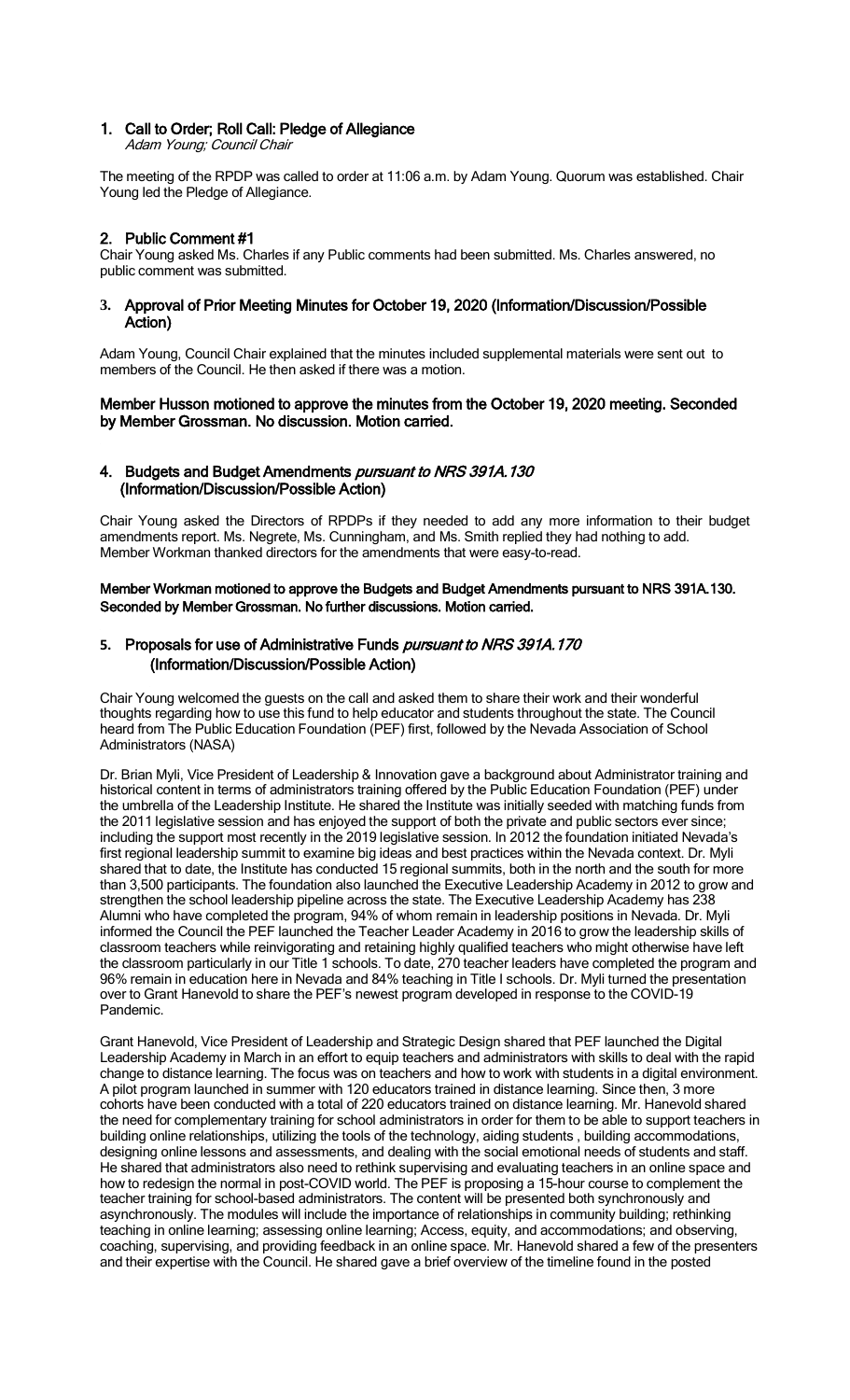proposal materials. The PEF will work with the third-party vendor, Data Insight Partners provide a formal, preand post-course evaluation.

Jeremy Hauser, Senior Vice President of Transformational Leadership gave a brief overview outlining the three proposed online statewide summits. He explained the summits would be a series of conversations with experts in their field, and focused on how to prepare themselves for post-COVID. Mr. Hauser explained that the summits would highlight examples of innovations and strategies that would benefit education with continued implementation post-COVID, much like innovations in tele-medicine. Mr. Hauser stated the goal is to have roughly 350 of unique attendees.

Jamie Chazen, Director of Grants and Community Impact at Public Education Foundation, provided information about the proposed budget found in the posted meeting materials. The Foundation is requesting \$48,000 of the administrative training funds.

Chair Young wondered if that was the conclusion of Public Education Foundation (PEF) team presentation. The Council decided to hold questions until the end of both presentations.

Dr. Jeffrey Geihs, Senior Vice President of Strategic Partnerships thanked the Nevada Department of Education and provided a brief overview of NASA's past awards of the Administrative Funds for the Center for Educational Excellence Institute (CEEI). Dr. Geihs introduced A.J. Adams, an alum of the NASA CEEI to share his experience as a participant.

A.J. Adams, Educational Leader I Leadership/Career Coaching, Principal at Clark County School District shared his experience going through this CEEI. He stated they were very similar to the public at Foundation Executive Leadership Academy. The Institute had high-level training, high-level thinking outside of box training for administrators and developing innovations and really growing themselves as leaders. He shared that NASA hopes to develop a Statewide Certification Mentorship Program for new and aspiring Administrators as part of the CEEI in the future.

Dr. Marjorie Conner, Deputy Executive Director, we are honored to have the opportunity to present to you today. She explained the NASA proposal focuses on Competency-Based Education and ties into Superintendent Ebert's presentation to NASA. The learning in the CEEI would explore the initial steps of Competency Based learning and bring in educators from across the state who have been involved in this work. The other piece would be really important and forms the foundation for all learning is the Social Emotional Components. They have partnered with the Social Emotional Development group under Dr. Silvana Gorton to undergo an form a foundation for everything for what NASA is proposing. Dr. Conner explained they actively reached out to counties other than Clark, not just as participants but also as presenters. Additionally, NASA ensured this CEEI is a continuation of previous learning, and not a one time learning session. Dr. Conner went on to provide an overview of their proposed budget and informed the Council NASA had included purchasing books for participants, however they could increase the number of participants if they didn't purchase them books. She added that due to COVID and hosting trainings virtually, the expense of this year's CEEI proposal is \$54,900 and not the full \$100,000 because the cost of conference rooms and travel is not necessary. Dr. Conner shared the Competency Based Education expertise of Dr. Summer Stephens and Dr. Andrew Yoxsimer as CEEI presenters representing rural districts in Nevada. She praised the collaboration with VegasPBS as their fiscal agent last year, and noted NASA had reached out to continue with the partnership this year.

Chair Young asked Dr. Geihs if that concluded NASA's presentation. Dr. Geihs answered, yes. Chair Young thanked all the presenters from both organizations and asked members of the Council if they had any question or comments.

Member Teel stated she was impressed with both presentations.

Member Workman asked for clarification on the budget items. Chair Young clarified that NASA requested \$54,900 and the Public Education Foundation requested \$48,000 so the total of these proposals is \$102,900. Dr. Geihs stated NASA could reduce their requested funds by asking participants to purchase their books. Member Husson asked Dr. Connor or Dr. Geihs, if in the pastA was awarded the entire \$100,000. Dr. Geihs answered, yes. Dr. Connor reminded the Council that when COVID happened, the state clawed back the transportation money and NASA returned \$50,000.

Member Husson stated from what he heard during the discussion, both programs would be exceptional for their future leaders and he has no problem supporting both.

Member Grossman asked the Public Education Foundation team for specific examples of that paradigm shift from medical community which could now be applied to schools. He wondered what would be a participant take-away. Mr. Hauser explained one take away could be the examples of increased parent engagement through new strategies created during COVID time, for example, PTA meetings held virtually to expand access. Mr. Hauser explained conferences also benefit from the online environment as participants can move from break out session and back very quickly.

#### Member Husson motioned to approve the Proposals with NASA's budget reduced to \$52,000 and the Public Education Foundation's Proposal funded at \$48,000. Seconded by Member Workman. Motion carried.

Member Workman thanked both groups Nevada Association of School Administrators (NASA) and the Public Education Foundations (PEF) for their continued efforts to include more participants and expanding the reach to include all the school districts and charter schools.